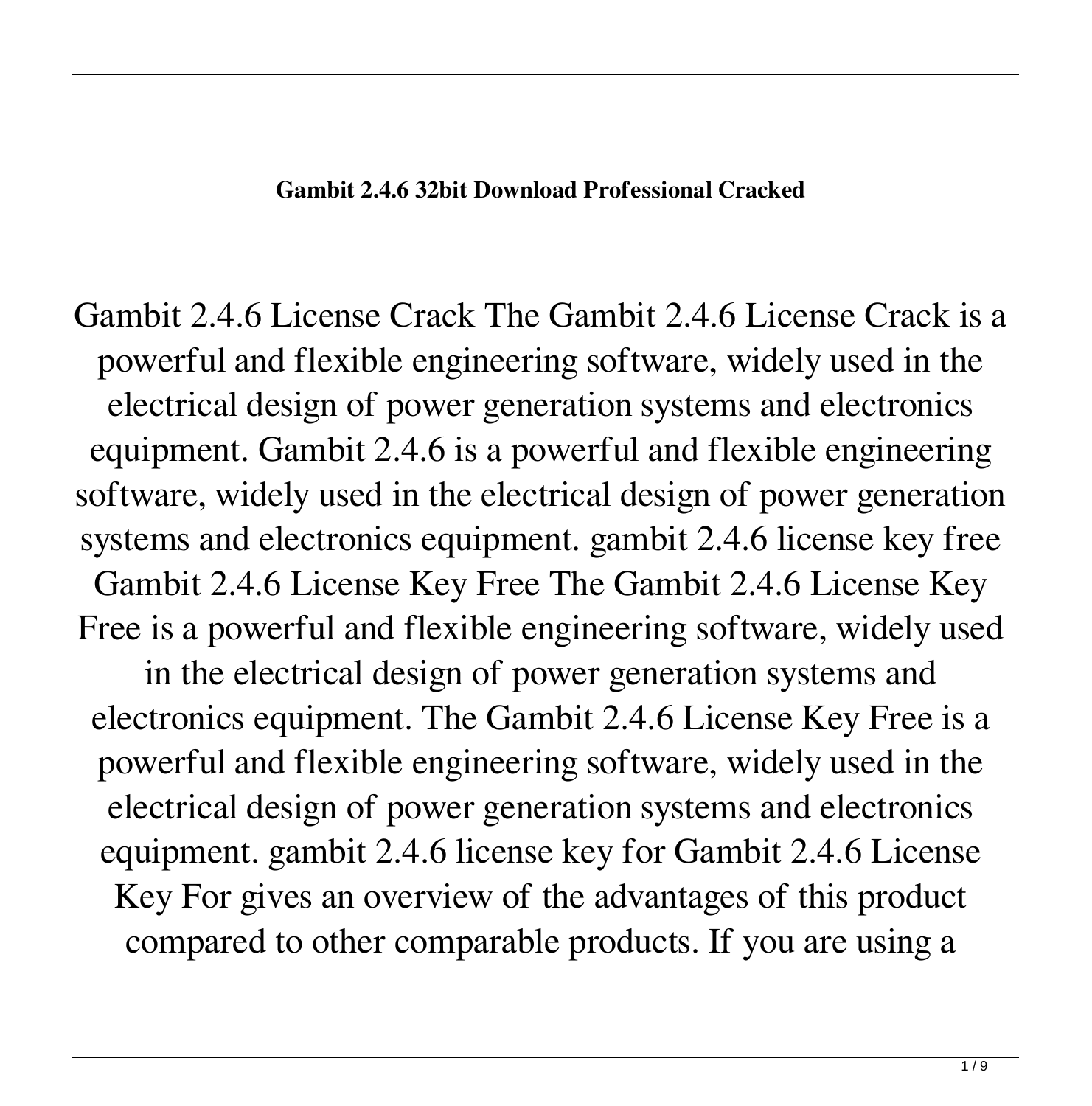registration-activated license, you will not need to register. If you are using a free license, you will need to register. Download and install ANSYS GAMBIT 2.4.6 Win/Linux + Unlimited License crack for free at ShareAppsCrack.com and many other applications . Download ANSYS GAMBIT 2.4.6 Win/Linux + Unlimited License full crack for free at ShareAppsCrack.com and many other applications . Download ANSYS GAMBIT 2.4.6 Win/Linux + Unlimited License crack for free at

ShareAppsCrack.com and many other applications . 9 Nov 2017 It is a professional 2D and 3D design software for the circuit and electrical engineering . 1.ANSI/ANSYS GAMBIT is a program suitable for geometric design of the problem, like AutoCAD, the output of which is the input of Fluent software. Download Gambit

2.4.6 Win/Linux + Unlimited License full crack for free at ShareAppsCrack.com and many other applications . 19 Jan 2016

Download the Gambit 2.4.6 keygen, crack, and patch for Windows and Mac . 1.ANSI/ANSYS GAMBIT is a program suitable for geometric design of the problem, like AutoCAD, the output of which is the input of Fluent software. Download Gambit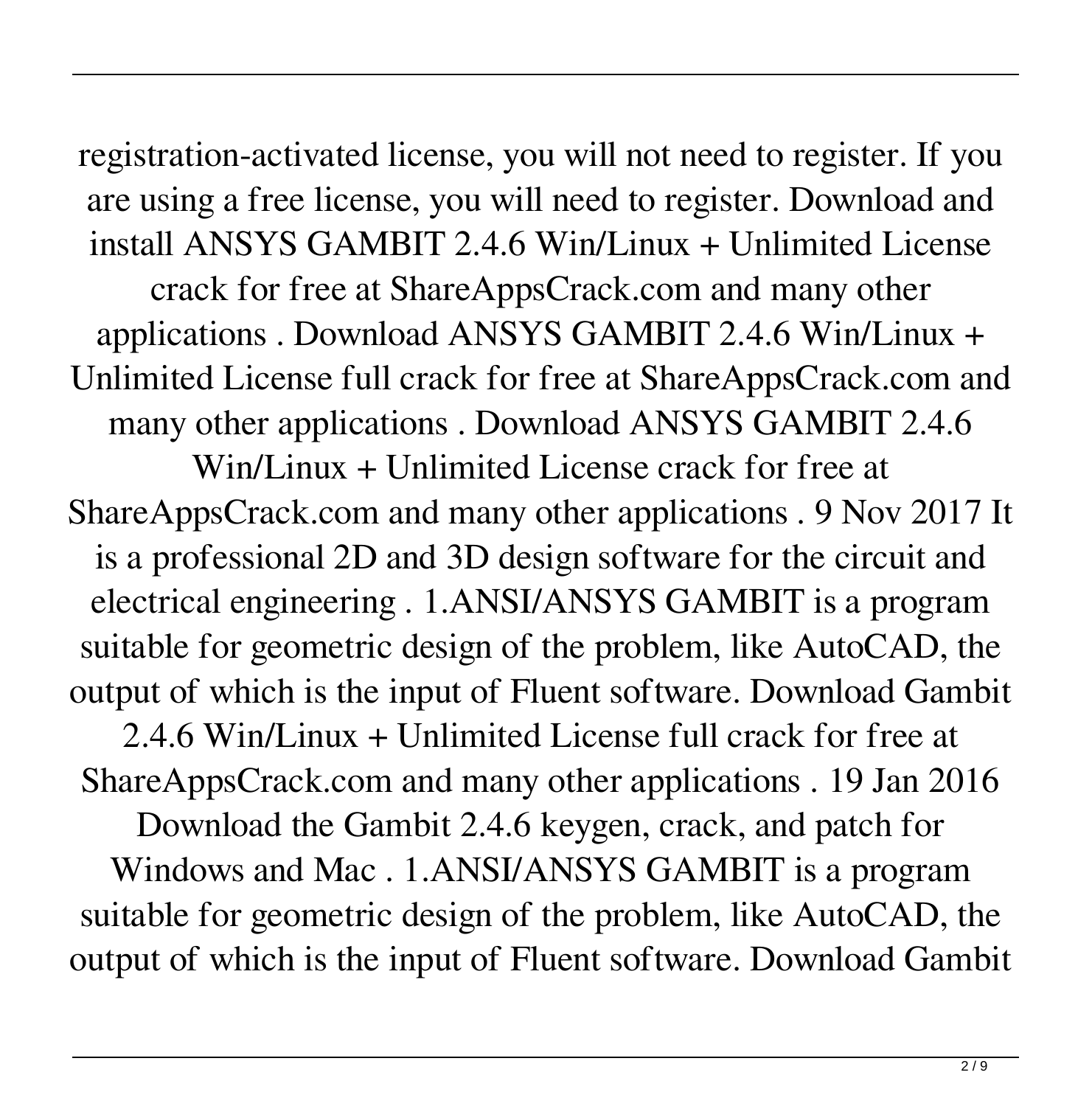2.4.6 Win/Linux + Unlimited License full crack for free at



[Download](http://evacdir.com/?ZG93bmxvYWR8U24wTWpCd2VIeDhNVFkxTWpjME1EZzJObng4TWpVM05IeDhLRTBwSUhKbFlXUXRZbXh2WnlCYlJtRnpkQ0JIUlU1ZA=emily&flash=guanaco&knoweldgeable=bourland.instills.Z2FtYml0IDIuNC42IGxpY2Vuc2UgY3JhY2sZ2F)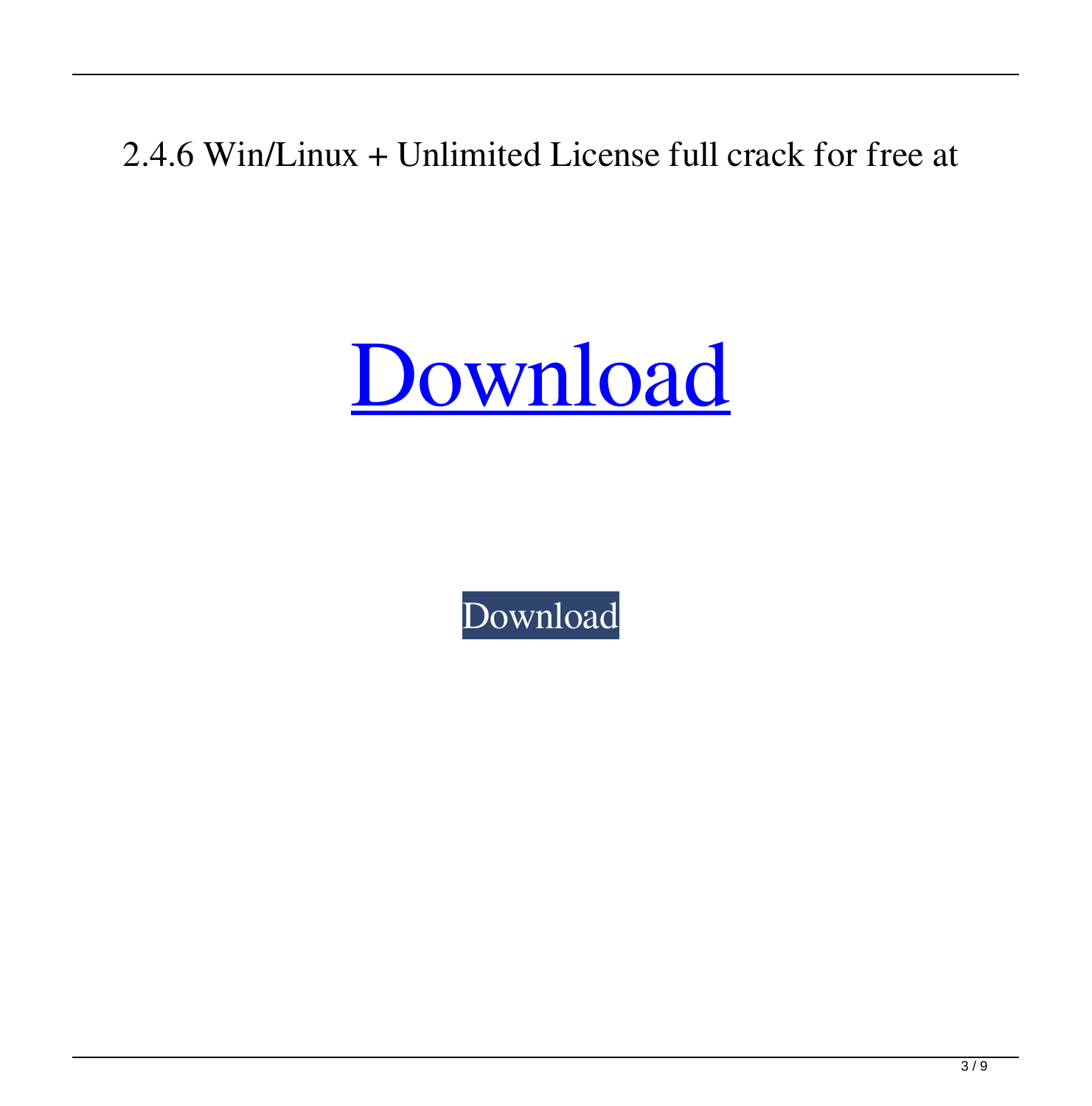Gambit 2.4.6 license crack Gambit 2.4.6 license crack search download the application related to The program is an engineering software that combines geometric design and the calculation of electromagnetic fields. ANSYS GAMBIT can be used for the design of electrical power, telecom, datacom, computer, measurement and instrumentation equipment. ANSYS GAMBIT is used in the calculation of the electromagnetic fields of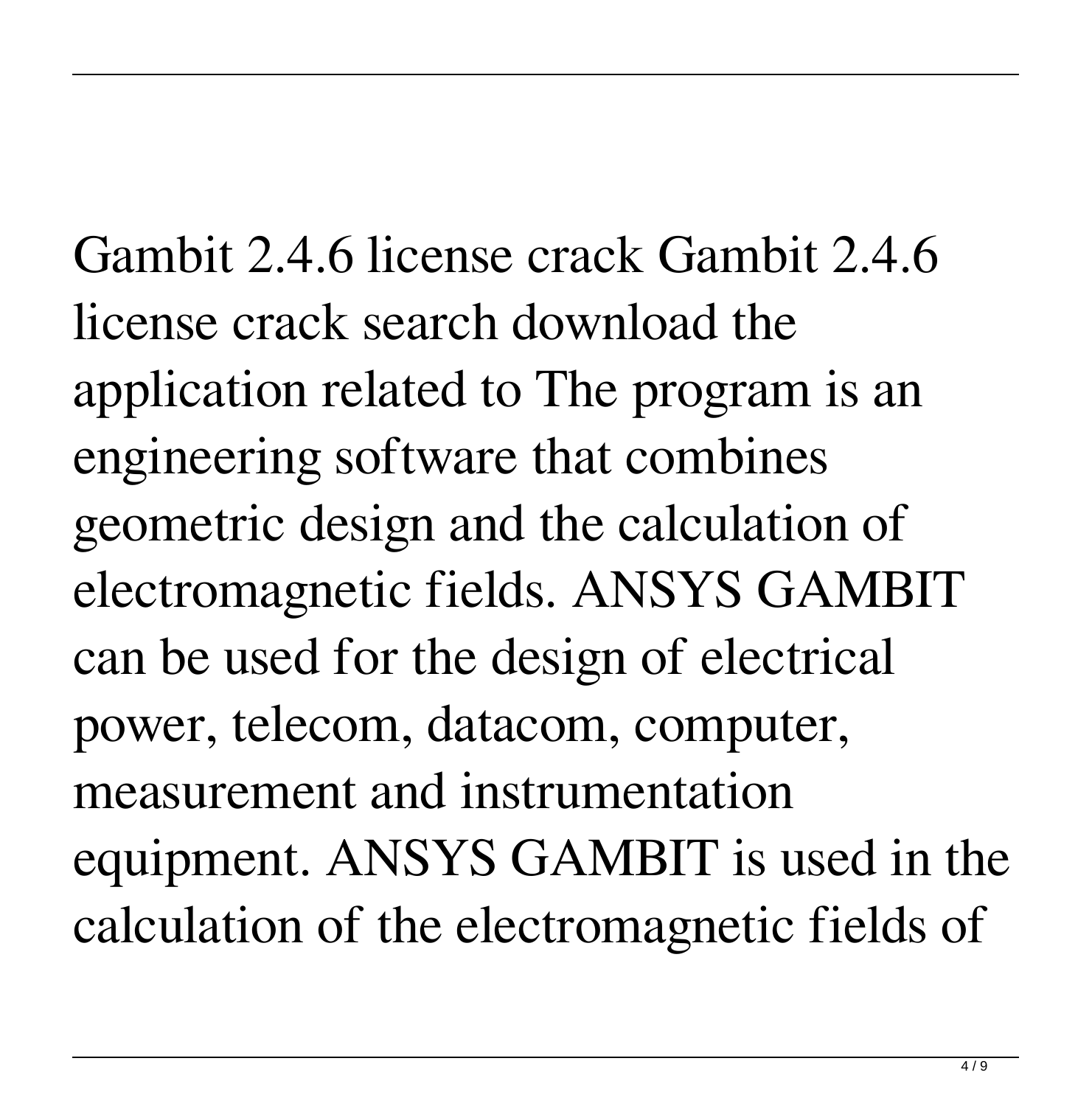circuits and conductors. ANSYS GAMBIT uses the special process of numerical integration for the calculation of electromagnetic fields. The program can calculate the total and the partial currents of different directions, and can determine the distribution of magnetic and electric field. ANSYS GAMBIT can be used for the design of electrical power, telecommunications, datacom, computer, measurement and instrumentation equipment. ANSYS GAMBIT is used in the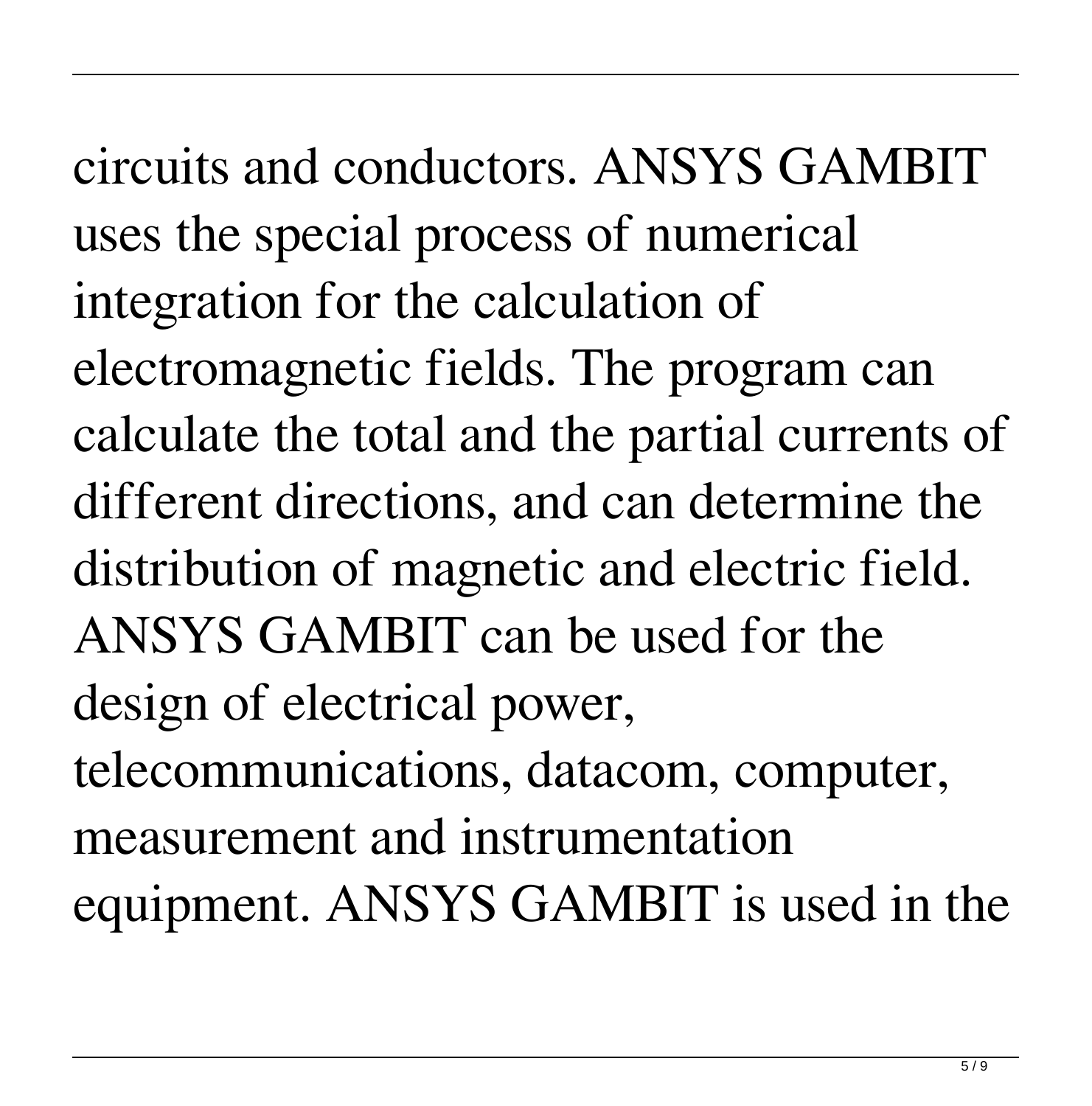calculation of the electromagnetic fields of circuits and conductors. ANSYS GAMBIT can be used for the design of electrical power, telecommunications, datacom, computer, measurement and instrumentation equipment. ANSYS GAMBIT is used in the calculation of the electromagnetic fields of circuits and conductors. gambit 2.4.6 license crack ANSYS GAMBIT is used for the design of electrical power, telecommunications, datacom, computer, measurement and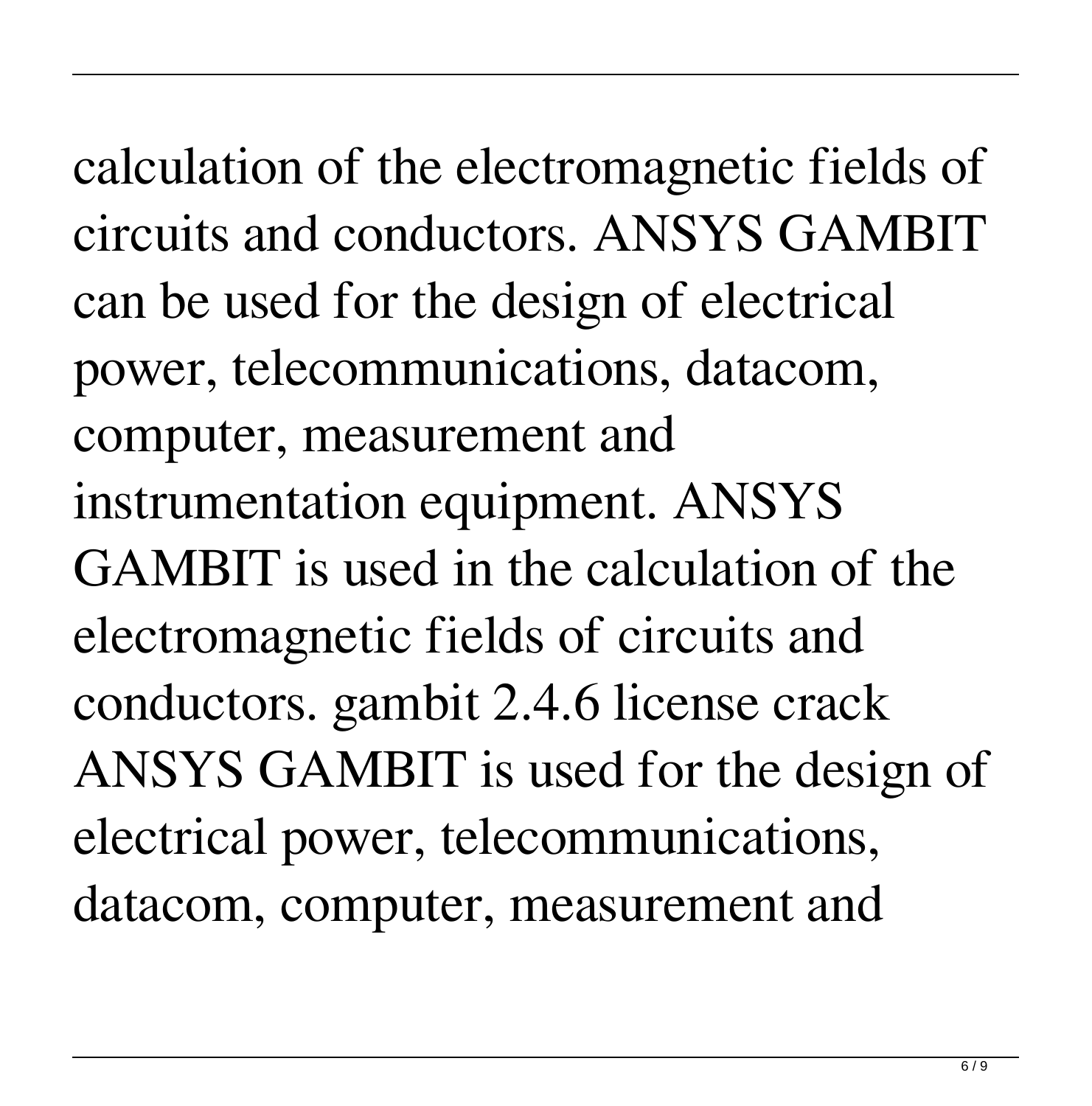instrumentation equipment. ANSYS GAMBIT is used in the calculation of the electromagnetic fields of circuits and conductors. gambit 2.4.6 license crack ANSYS GAMBIT is used for the design of electrical power, telecommunications, datacom, computer, measurement and instrumentation equipment. ANSYS GAMBIT is used in the calculation of the electromagnetic fields of circuits and conductors. ANSYS GAMBIT is used in the calculation of the electromagnetic fields of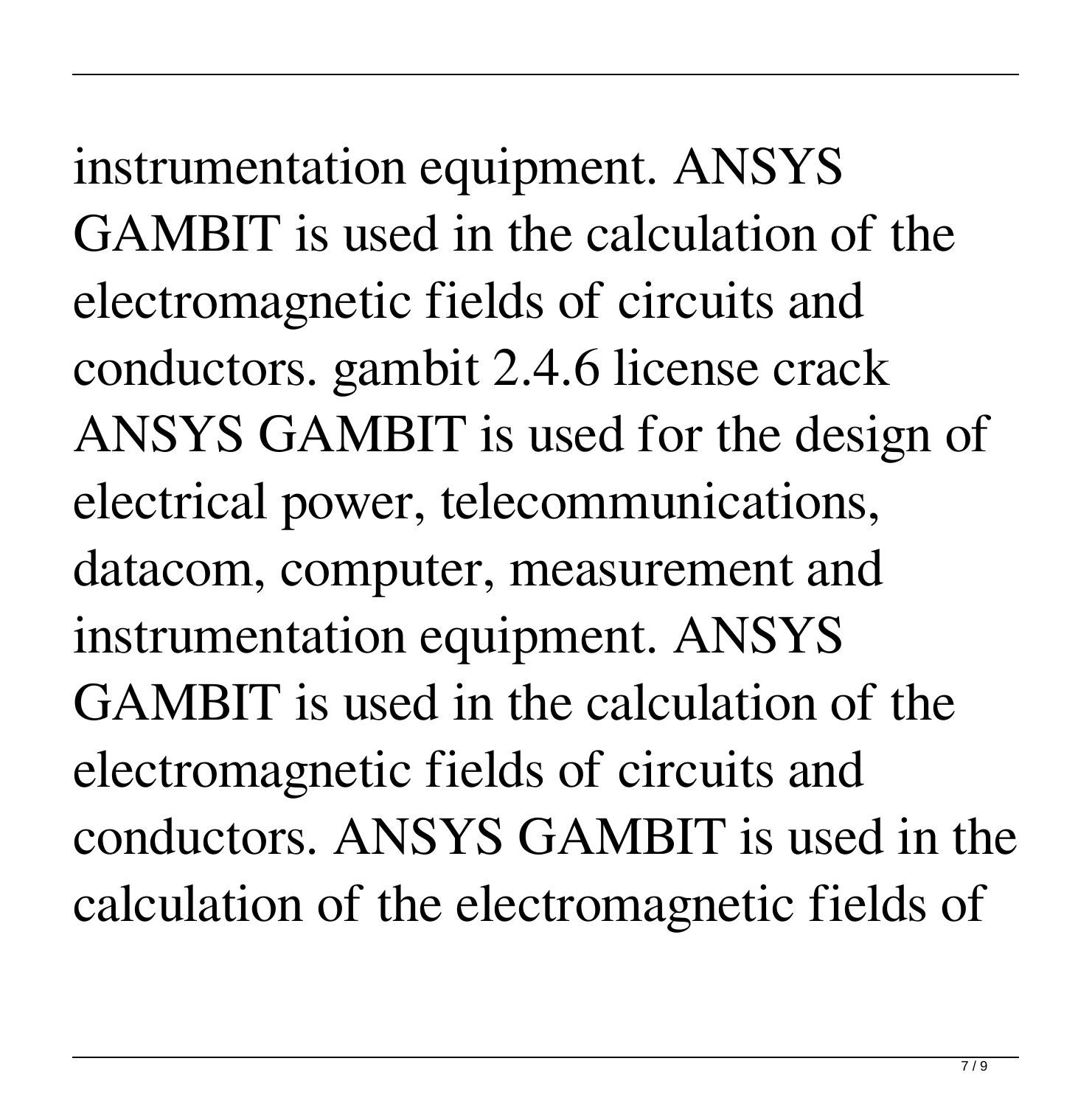circuits and conductors. gambit 2.4.6 license crack ANSYS GAMBIT is used for the design of electrical power, telecommunications, datacom, computer, measurement and instrumentation equipment. ANSYS GAMBIT is used in the calculation of the electromagnetic fields of circuits and conductors. ANSYS GAMBIT is used in the calculation of the electromagnetic fields of circuits and conductors. gambit 2.4.6 license crack ANSYS GAMBIT is used for the design of